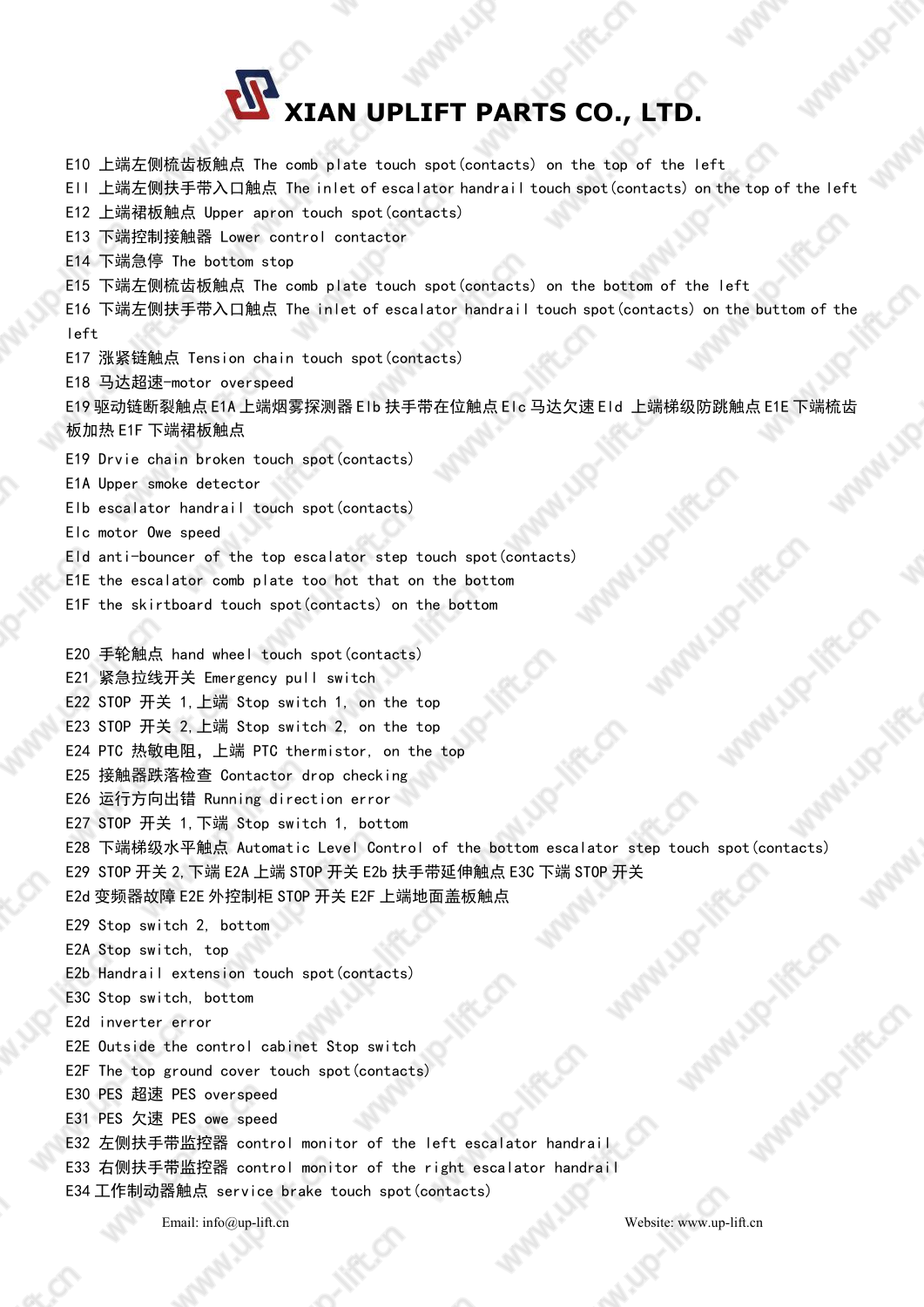## **XIAN UPLIFT PARTS CO., LTD.**

E35 安全制动器动作 Safety brake action E36 上端梯级下沉触点 the top escalator step sink touch spot(contacts) E37 STOP 开关 1,外部控制屏 External control panel E38 制动距离检测信号发生器 Brake distance detection signal generator E39 上端梯级或踏板丢失 E3A 上端梯级监控传感器故障 E3b 下端梯级或踏板丢失 E3C 下端梯级监控传感器故障 E3d 上端控制接触器 E3E PEM(PESl)超速 E3F PEM(PESl)欠 速 E39 The top escalator step lost E3A The top escalator step's Monitoring sensor error E3b The bottom escalator step lost E3c The bottom escalator step's monitoring sensor erro E3d The top control contactor E3E PEM(PESl) overspeed E3F PEM(PESl) owe speed E41 钥匙开关停止(软停车)Key switch stop (soft stop) E42 STOP 开关 2,外部控制屏 Stop switch 2, outer control panel E43 油位, 驱动马达。il level, drive motor E44 参数丢失 Missing required parameter E45 SRE-A 脱落检查出错 Error in peeling inspection E46 扶手驱动链触点 handrail drive chain touch spot(contacts) E47 外部停车 External downtime E48 上端右侧扶手带入 口触点 The inlet of escalator handrail touch spot(contacts) on the top of the right E49 下端右侧扶手带入口触点 The inlet of escalator handrail touch spot(contacts) on the tottom of the right E4A 上端右侧梳齿板触点 The comb plate touch spot(contacts) on the top of the right E4b 下端右侧梳齿板触点 The comb plate touch spot(contacts) on the bottom of the right E4C 安全电路中断 safety circuit break off E4E 下端地面盖板触点 the bottom floor cover touch spot(contacts) E4F 停止运行 Stop working EAO PEM 硬件复位 PEM Hardware reset EA1 PES 硬件复位 PES Hardware reset EA2 PES1 硬件复位 PES1 Hardware reset EA3 PES2 硬件复位 PES2 Hardware reset EA4 PES3 硬件复位 PES3 Hardware reset EA5 ALCD80 硬件复位 ALCD80 Hardware reset EA6 PEM 总线重试复位 PEM reset of the retry bus EA7 PES 总线重试复位 PES reset of the retry bus EA8 PES1 总线重试复位 PES1 reset of the retry bus EA9 PES2 总线重试复位 PES2 reset of the retry bus EAA PES3 总线重试复位 PES3 reset of the retry bus **CONTRACT CONTRACT CONTRACT CONTRACT CONTRACT CONTRACT CONTRACT CONTRACT CONTRACT CONTRACT CONTRACT CONTRACT CONTRACT CONTRACT CONTRACT CONTRACT CONTRACT CONTRACT CONTRACT CONTRACT CONTRACT CONTRACT CONTRACT CONTRACT CONT**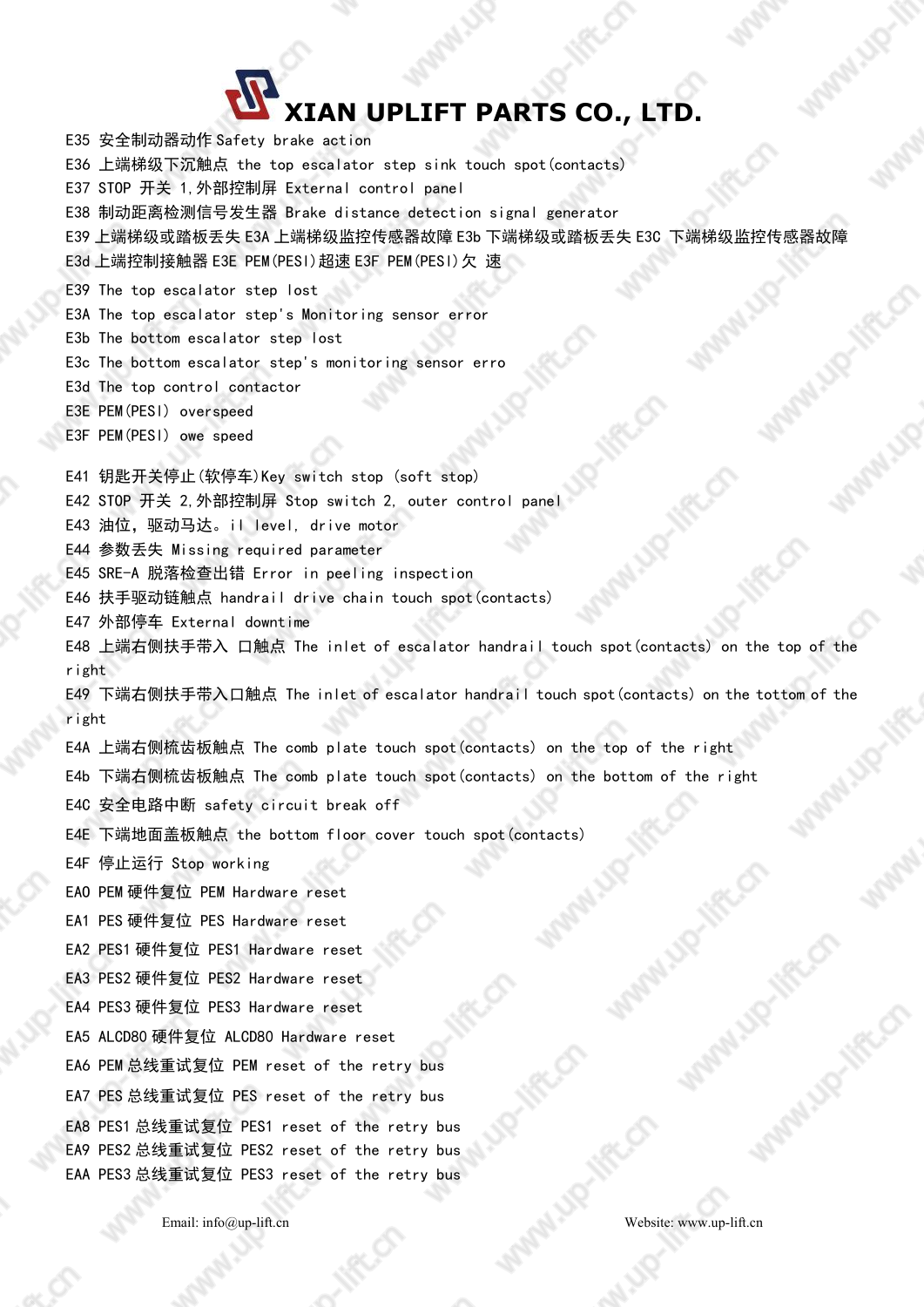## **XIAN UPLIFT PARTS CO., LTD.**

EAb ALCD80 总线重试复位 ALCD80 reset of the retry bus EAC PEM 缓冲器溢出复位 PEM EAd PES 缓冲器溢出复位 PES reset of buffer overflow EAE PES1 缓冲器溢出复位 PES1 reset of buffer overflow EAF PES2 缓冲器溢出复位 PES2 reset of buffer Eb0 PES3 缓冲器溢出复位 PES3 reset of buffer overflow Ebl ALCD80 缓冲器溢出复位 ALCD80 reset of buffer overflow Eb2 PEM 故障信息复位 PEM reset of fault information Eb3 PES 故障信息复位 PES reset of fault information Eb4 PES1 故障信息复位 PES1 reset of fault information Eb5 PES2 故障信息复位 PES2 reset of fault information Eb6 PES3 故障信息复位 PES3 reset of fault information Eb7 ALCD80 故障信息复位 ALCD80 reset of fault information Eb8 PEM-PEM 复位 PEM-PEM reset Eb9 PES-PEM 复位 PES-PEM reset EbA PES1-PEM 复位 PES1-PEM reset Ebb PES2-PEM 复位 PES2-PEM reset EbC PES3-PEM 复位 PES3-PEM reset Ebd ALCD80 复位 ALCD80 reset EbE PEM 超时复位 PEM Timeout reset EbF PES 超时复位 PES Timeout reset EC0 PES1 超时复位 PES1 Timeout reset ECI PES2 超时复位 PES2 Timeout reset EC2 PES3 超时复位 PES3 Timeout reset EC3 ALCD80 复位 ALCD80 reset EC4 PEM-FCOM3 复位 PEM-FCOM3 reset EC5 PES-FCOM3 复位 PES-FCOM3 reset EC6 PES1-FCOM3 复位 PES1-FCOM3 reset EC7 PES2-FCOM3 复位 PES2-FCOM3 reset EC8 PES3-FCOM3 复位 PES3-FCOM3 reset EC9 ALCD80-FCOM3 复位 ALCD80-FCOM3 reset ECA PEM-PES 印板复位 PEM-PES The board reset ECb 电压接通复位 Connected voltage reset ECC 梳齿板触点 2, 下左 comb plate touch spot(contacts) 2, left bottom ECd 梳齿板触点 2,下右 comb plate touch spot(contacts) 2, right bottom ECE 梳齿板触点 2,上左 comb plate touch spot(contacts) 2, top left **EXAMPLE CONTRACTS CO., LTD.**<br>
LG ALGO AND CONTRACTS AREA UPLIFT PARTS CO., LTD.<br>
LG ALGO AND CONTRACTS AREA THE CONTRACTS AREA IS the result of the first particular particular and the results of the results of the result